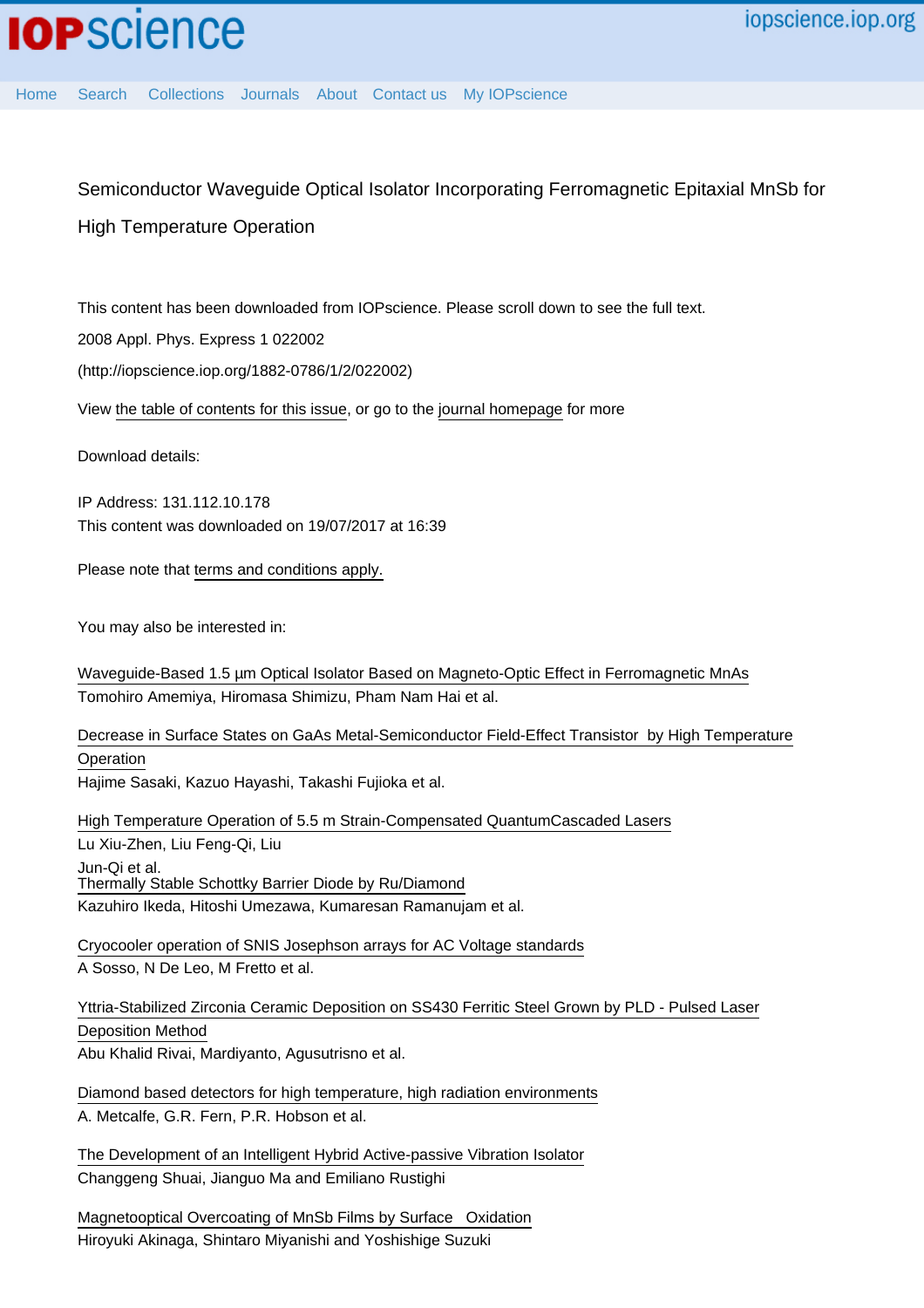## Semiconductor Waveguide Optical Isolator Incorporating Ferromagnetic Epitaxial MnSb for High Temperature Operation

Tomohiro Amemiya\*, Yusuke Ogawa<sup>1</sup>, Hiromasa Shimizu<sup>2</sup>, Hiro Munekata<sup>1</sup>, and Yoshiaki Nakano<sup>†</sup>

Research Center for Advanced Science and Technology, The University of Tokyo, 4-6-1 Komaba, Meguro-ku, Tokyo 153-8904, Japan <sup>1</sup>Imaging Science and Engineering Laboratory, Tokyo Institute of Technology, 4259-G2-13 Nagatsuta, Midori-ku, Yokohama 226-8502, Japan <sup>2</sup> Department of Electrical and Electronic Engineering, Tokyo University of Agriculture and Technology, 2-24-16 Nakacho, Koganei, Tokyo 184-8588, Japan

Received November 26, 2007; accepted December 9, 2007; published online January 25, 2008

A 1.5-µm nonreciprocal-loss waveguide optical isolator having improved transverse-magnetic-mode (TM-mode) isolation ratio was developed. The device consisted of an InGaAlAs/InP semiconductor optical amplifier waveguide covered with a ferromagnetic epitaxial MnSb layer. Because of the high Curie temperature  $(T_c = 314 \text{ °C})$  and strong magneto-optical effect of MnSb, the nonreciprocal propagation of 11–12 dB/mm has been obtained at least up to 70 °C. © 2008 The Japan Society of Applied Physics

**SET ASSEM SET ASSEM SET ASSEMBED ASSEMBLE A** consider that can be monolithi-<br>
such as lasers and amplifiers are indispensable for<br>
stable operation of photonic integrated circuits (PICs)  $\frac{1-6}{2}$ cally integrated with other waveguide devices stable operation of photonic integrated circuits  $(PICs)$ .<sup>[1–6\)](#page-3-0)</sup> One promising way of producing waveguide isolators is by making use of nonreciprocal propagation loss — a magneto-optical phenomenon where, in an optical waveguide combined with a ferromagnetic layer, the propagation loss of light is larger in backward than in forward propagation. On the basis of theoretical proposals,  $7,8$  several experiments have been reported on transverse-electric-mode (TE-mode) and transverse-magnetic-mode (TM-mode) nonreciprocal-loss isolators at  $1.3$ - $\mu$ m and  $1.55$ - $\mu$ m telecommunication wavelength bands. $9-14$ )

The authors' group first built a TE-mode isolator, consisting of an InGaAsP/InP semiconductor optical-amplifying (SOA) waveguide combined with a ferromagnetic Fe layer,<sup>[9\)](#page-3-0)</sup> and obtained an isolation ratio of  $14.7 \text{ dB/m}$ .<sup>[12\)](#page-3-0)</sup> Encouraged by this result, we then started developing a TM-mode waveguide isolator. The key to developing the TM isolator is the selection of an appropriate ferromagnetic material because, in a device that operates in TM mode, the ferromagnetic layer is also used as a contact layer for the current injection into the SOA waveguide. Therefore, the ferromagnetic layer has to (i) have a strong magneto-optical effect along with a large saturation magnetization and (ii) provide a low-barrier contact for III–V semiconductors. Ordinary ferromagnetic metals such as Fe and Co are not suited for this purpose because they produce a Schottky barrier on III–V semiconductors resulting in a high contact resistance. In addition, they produce undesirable paramagnetic materials such as FeAs and CoAs at the contact interface and, therefore, degrade the microscopic flatness of the interface.

We previously proposed using manganese–arsenide (MnAs) as the material for the ferromagnetic layer.<sup>[13,14\)](#page-3-0)</sup> MnAs is a ferromagnetic intermetallic compound with a nickel–arsenide structure that can be grown epitaxially on GaAs, InP, and related semiconductors. $15$  We fabricated a TM-mode device with a MnAs layer and obtained the isolation ratio of  $7.2 \text{ dB/mm}$  at a wavelength of  $1.54 \mu m$ . This device was, however, unable to operate at temperatures



[DOI:](http://dx.doi.org/10.1143/APEX.1.022002) [10.1143/APEX.1.022002](http://dx.doi.org/10.1143/APEX.1.022002)

Fig. 1. Schematic cross section of TM-mode waveguide optical isolator with epitaxially-grown ferromagnetic MnSb layer.

higher than room temperature (RT) because the Currie temperature of MnAs is only  $40^{\circ}$ C. Moreover, the isolation ratio obtained was not large enough for certain applications.

To overcome these problems, in this paper, we have for the first time adopted manganese antimonide MnSb — a ferromagnetic compound with a crystal structure identical to that of  $MnAs$ ,  $16,17$  The Currie temperature of MnSb is  $314^{\circ}$ C, which is far higher than that of MnAs. In addition, MnSb has a larger value of the off-diagonal element of the dielectric tensor and a larger saturation magnetization than those of MnAs; therefore the effect of the nonreciprocal loss phenomenon was expected to be greater.

Figure 1 schematically shows a cross section, perpendicular to the direction of light propagation, of our TM-mode waveguide isolator at 1.55-µm operation wavelength. The device consists of a TM-mode SOA waveguide covered with a ferromagnetic MnSb layer. The SOA waveguide consists of an InGaAs/InGaAlAs multiple quantum well (MQW) sandwiched between InGaAlAs guiding layers. A ferromagnetic MnSb layer covers the SOA surface, and two interface layers (an InGaAs contact layer and an InGaAsP/InP double cladding layer, colored in light blue in the figure) are inserted between the two. An Au/Ti double metal layer covers the MnSb layer, forming an electrode for current injection into the SOA. Light passes through the SOA waveguide in a direction perpendicular to the figure  $(z)$ direction).

To operate the device, an external magnetic field is applied as indicated by the arrow in the figure  $(x$  direction). The distribution of light in the SOA waveguide extends into

E-mail address: ametomo@hotaka.t.u-tokyo.ac.jp

<sup>&</sup>lt;sup>†</sup>E-mail address: nakano@ee.t.u-tokyo.ac.jp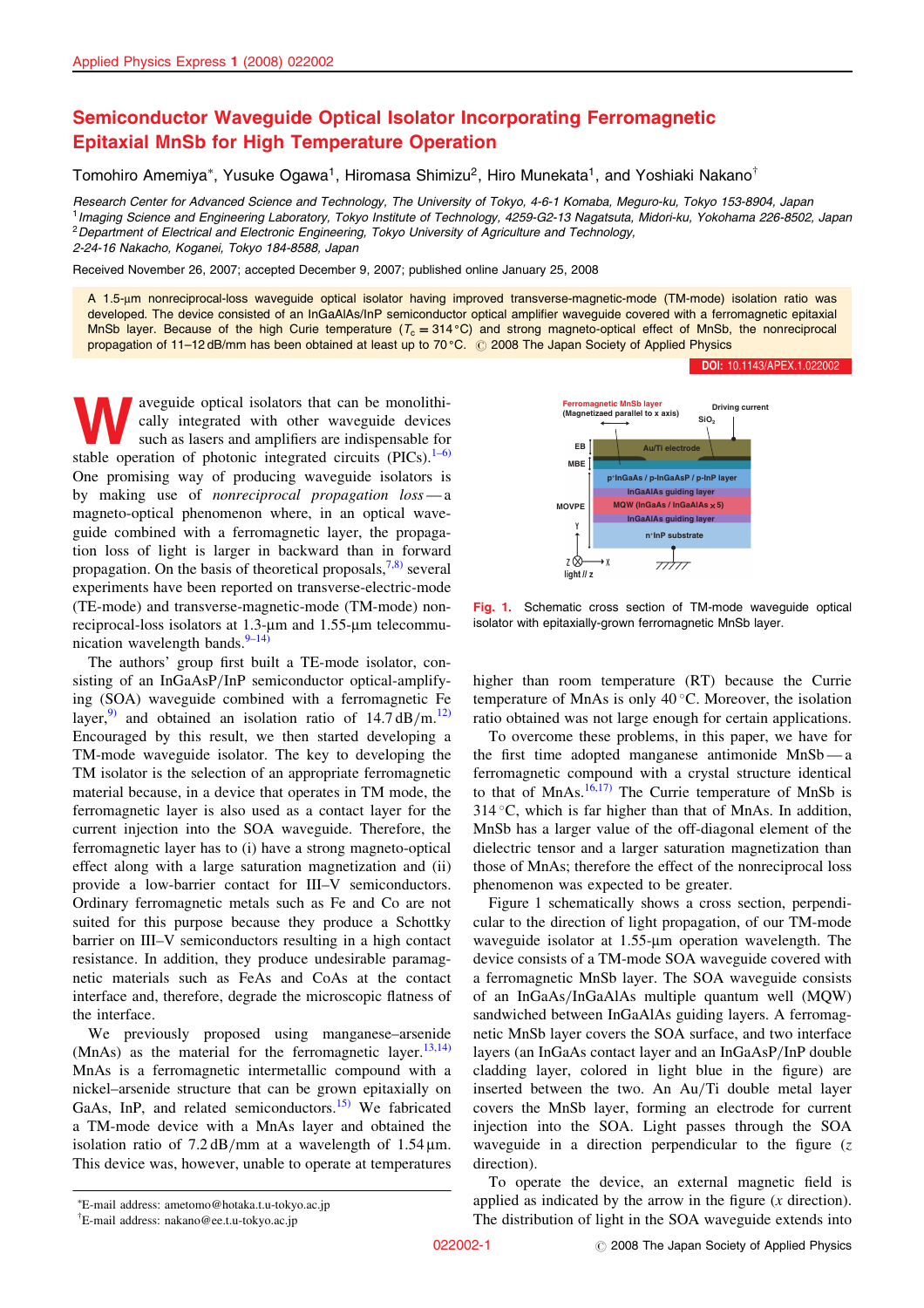the MnSb layer to a certain penetration depth and interacts with the magnetized MnSb layer. This produces a difference in complex effective refractive index of TM-polarized light between the forward  $(+z)$  and backward  $(-z)$  propagation; the propagation loss is larger for backward than forward propagation. This nonreciprocal loss is caused by the magneto-optic transverse Kerr effect. The SOA is operated to compensate for forward propagation loss.

The SOA waveguide structure was grown on a  $n^+$ -In $P(100)$  wafer by the metal–organic vapor phase epitaxy (MOVPE). It was composed of a bottom undoped  $In<sub>0.53</sub>$ - $Ga<sub>0.23</sub>Al<sub>0.24</sub>As$  (100-nm thick) guiding layer, a MQW active structure, an upper undoped  $In<sub>0.53</sub>Ga<sub>0.23</sub>Al<sub>0.24</sub>As$ guiding layer (100 nm), a two-layer cladding structure, and a  $p^+$ -In<sub>0.53</sub>Ga<sub>0.47</sub>As contact layer (10 nm). The MQW consisted of five undoped  $In<sub>0.48</sub>Ga<sub>0.52</sub>As$  wells (each 13nm thick, under 0.4% tensile-strained) and six undoped  $In<sub>0.62</sub>Ga<sub>0.1</sub>Al<sub>0.28</sub>As barriers (each 8-nm thick, under 0.6%$ compressive-strained). Photoluminescence from the MQW showed an emission peak wavelength of 1.54 um at RT. The cladding layer consisted of a  $p$ -InP layer (0.25-µm thick) and a  $p$ -In<sub>0.66</sub>Ga<sub>0.34</sub>As<sub>0.27</sub>P<sub>0.73</sub> layer (0.15-µm thick, absorption edge  $= 1.4 \,\text{\mu m}$ . This two-layer structure gives a good balance between optical confinement in the SOA waveguide and the extension of light into the MnSb layer.

After the formation of the SOA waveguide, a 160-nm MnSb layer was grown on the surface of the InGaAs contact layer using molecular beam epitaxy (MBE). The wafer was first heated up to  $480^{\circ}$ C under an As beam flux in a MBE chamber to remove the native oxide layer on the contact layer. A 20-nm-thick  $In<sub>0.53</sub>Ga<sub>0.47</sub>As:Be buffer layer was then$ grown at  $450^{\circ}$ C. The temperature was then lowered to  $250^{\circ}$ C, but the supply of the As flux was continued. After that, Mn and Sb fluxes were supplied on the surface to grow a 160-nm MnSb layer at a growth rate of 80 nm/h. The Mn/Sb beam flux ratio was 3.2. The deposition of MnSb was finished with a flat surface, as confirmed by the streaky feature of reflection high-energy electron diffraction (RHEED) patterns. An X-ray diffraction pattern showed strong MnSb peaks in [1011] and [2022] directions and a weak  $Mn_2Sb$  peak in the [0004] direction (see Fig. 2). This data showed that hexagonal MnSb(101) was primarily deposited on a InGaAs(100) surface with a small amount of Mn2Sb coexisting with MnSb as a second phase. Details of the growth process and characterizations of MnSb layers on InGaAs will be reported by Ogawa and others in a different paper. $18$ )

After the growth of the MnSb layer, an  $SiO<sub>2</sub>$  layer was deposited on the MnSb layer using magnetron sputtering, and a 2.5-m-wide stripe window was opened using wet chemical etching. We then used electron-beam evaporation to deposit a 100-nm Ti layer and a 200-nm Au layer on the surface to form an electrode. Figure 3 is a cross section of the device observed with a scanning electron microscope. The MnSb layer showed strong in-plane magneto-crystalline anisotropy and was easily magnetized along the [011] direction of the InP substrate with a saturation magnetization of  $850 \text{emu/cm}^3$ , which was larger than that of MnAs,  $600 \text{emu/cm}^3$ . Therefore, we formed the waveguide stripe parallel to the [011] direction and applied an external magnetic field in the  $[011]$  direction (x-direction in Fig. 1).



Fig. 2. X-ray diffraction spectrum of the device with epitaxial MnSb layer.



Fig. 3. Cross sectional scanning electron micrograph of the MnSb waveguide optical isolator.

We measured the nonreciprocal transmission of light in the device and demonstrated that the device functioned efficiently as a TM-mode optical isolator at temperatures higher than RT. Our measurement setup consisted of a wavelength-tunable laser with a polarization controller, optical circulators and switches, and an optical spectrum analyzer. The polarization-controlled light from the laser was transferred into and out of the device by lensed fibers. The intensity of incident light and the SOA driving current were set to 5 dBm and 80 mA. The voltage drop across the 0.6 mm-long device was 1.6 V (SOA diode drop 0.9 V plus contact drop 0.7 V), whereas the drop across a reference device with Fe–Ni layers instead of MnSb was 3.0 V (SOA diode drop  $0.9$  V plus contact drop  $2.1$  V).<sup>19</sup> This showed the superiority of MnSb over ordinary ferromagnetic metals. While the measurements were being done, the device was magnetized by an external magnetic field of 0.1 T, and temperature was changed between 20 and  $70^{\circ}$ C using a thermoelectric cooler.

Figure 4 shows the TM-mode transmission spectra of the device. The wavelength of incident light was fixed at  $1.54 \,\mu$ m, the gain peak wavelength of the SOA. The intensity of the output light from the device is plotted as a function of wavelength for forward (blue line) and backward (red line) propagation at temperatures of (a)  $20^{\circ}$ C and (b)  $70^{\circ}$ C. The nonreciprocity, or isolation ratio, at  $70^{\circ}$ C was  $11.2 \text{ dB/mm}$ , which is larger than that of our previous device using MnAs, 7.2 dB/mm at 20 $\degree$ C. The large isolation ratio and high temperature capability are due to the large off-diagonal element and saturation magnetization, as well as the high Currie temperature, of MnSb.

Figure 5 shows the temperature dependence of the isolation ratio and the transmission intensity at 1.54 um wavelength measured for (a) TM-polarized and (b) TEpolarized light. The device showed nonreciprocity only for